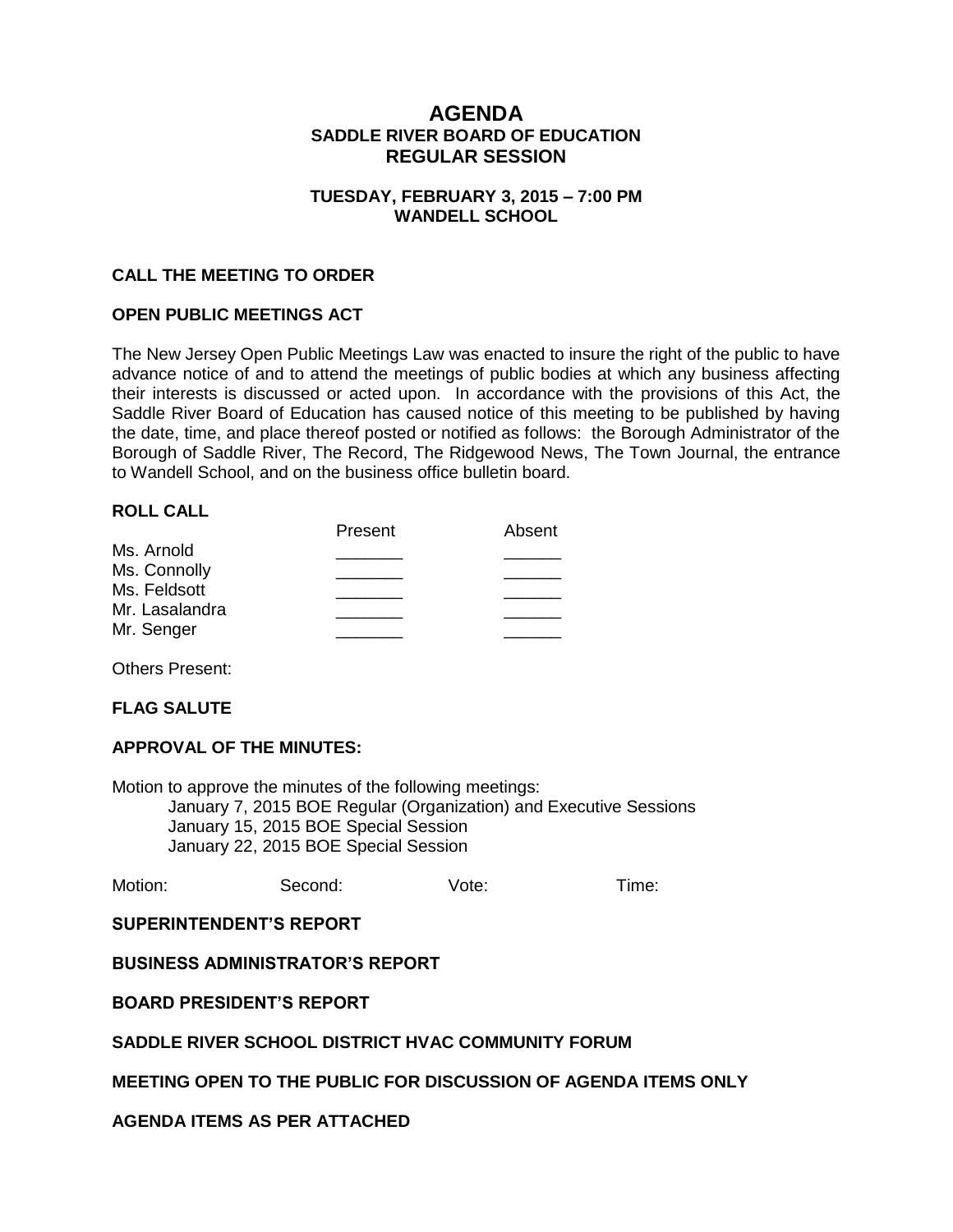# **COMMITTEE REPORTS**

- 1. Finance/Budget Committee
- 2. Board Communications Committee
- 3. Technology Committee
- 4. Curriculum Committee
- 5. Renovation Committee
- 6. Wandell School Recreation Committee
- 7. Liaisons: Ramsey Board of Education
	- Northern Highlands Board of Education
- 8. Home and School Association
- 9. New Jersey School Boards Association/NJSBA Legislative Committee
- 10. Policy Committee
- 11. Health, Well-being, Safety and Transportation Committee
- 12. Liaison to Mayor and Council
- 13. Negotiations Committee
- 14. Search Committee

# **COMMENTS BY THE PUBLIC ON NON-AGENDA ITEMS**

# **MOTION TO ENTER EXECUTIVE SESSION**

WHEREAS Section 8 of the Open Public Meetings Act, Chapter 231, PL 1975, permits the exclusion of the public from a meeting in certain circumstances and

WHEREAS the Board is of the opinion that such circumstances presently exist

BE IT RESOLVED by the Saddle River Board of Education that:

 The public shall be excluded from discussion of the hereinafter-specified subjects: The general nature of these subjects is: Personnel, Litigation, Negotiations

It is anticipated at this time that the above-stated subject matters will be made public when the Board determines them to be no longer prejudicial or when the board takes formal action.

Motion: Second: Vote: Time:

## **MOTION TO ADJOURN EXECUTIVE SESSION AND MEETING**

Motion: Second: Vote: Time: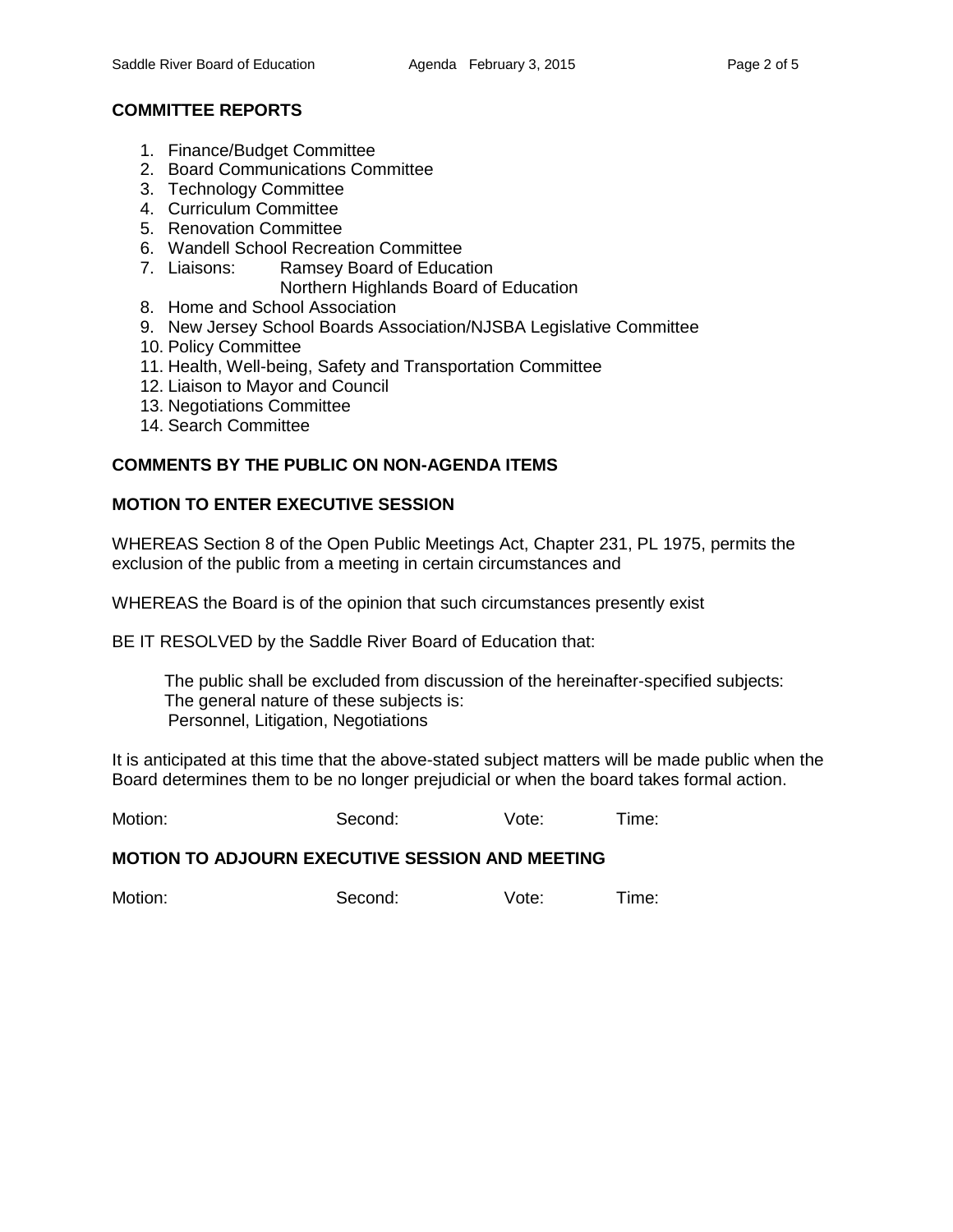## **SADDLE RIVER BOARD OF EDUCATION TUESDAY, FEBRUARY 3, 2015 RESOLUTIONS – SUMMARY**

## **ADMINISTRATION**

A-808 Request for Waiver for SEMI A-809 Stokes – Affirmative Action Officer A-810 Dr. Ronzitti – ESL/Bilingual Coordinator A-811 Strauss – District Homeless Liaison

## **HUMAN RESOURCES**

HR-1131 Cohen – Additional Aide Assistance – Play HR-1132 Stokes – Vice Principal HR-1133 Hire Substitute Teachers, Aides and/or Office Workers HR-1134 Hire Substitute Custodians HR-1135 Amendment to HR-1125 Budds – Maternity Leave HR-1136 Peer Leader Coordinators

# **EDUCATION**

E-778

#### **FINANCE**

F-2186 Payment of Bills – December 2014

F-2187 Line Item Certification

F-2188 Appropriation Transfers – November 2014

F-2189 Board Secretary Report – November 2014

F-2190 Treasurer Report – November 2014

F-2191 Agreement – Treasurer and Board Secretary Report

F-2192 Submission of Amendment #1 to IDEA-B Application for FY 2015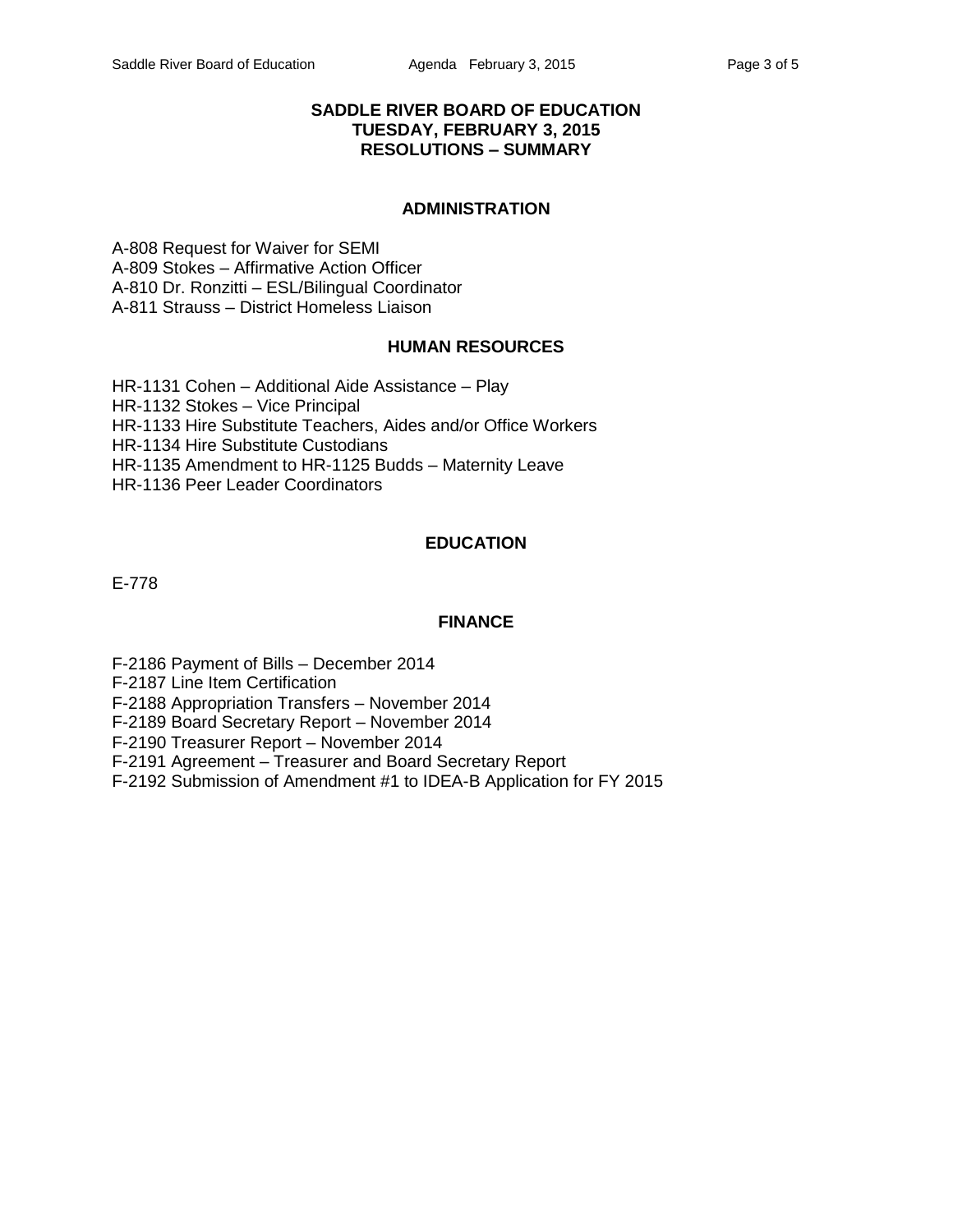# **ADMINISTRATION**

## **A-808 REQUEST FOR WAIVER OF THE REQUIREMENTS OF N.J.A.C. 6A:23A:5.3 (PARTICIPATION IN SEMI)**

BE IT RESOLVED that the Saddle River Board of Education seeks a waiver of the requirements of N.J.A.C. 6A:23A:5.3 (participation in SEMI), due to the fact that the School District will have 40 or fewer Medicaid eligible classified students during the 2015-2016 school year.

# **A-809 STOKES – AFFIRMATIVE ACTION OFFICER**

BE IT RESOLVED that the Saddle River Board of Education approves the appointment of Glenn Stokes as the District Affirmative Action Officer for the calendar year 2015.

# **A-810 DR. RONZITTI – DISTRICT ESL/BILINGUAL COORDINATOR**

BE IT RESOLVED that the Saddle River Board of Education approves the appointment of Dr. William Ronzitti as the District ESL/Bilingual Coordinator for the calendar year 2015.

# **A-811 STRAUSS – DISTRICT HOMELESS LIAISON**

BE IT RESOLVED that the Saddle River Board of Education approves the appointment of Debbi Strauss as the District Homeless Liaison for the calendar year 2015.

# ALL ADMINISTRATION MOTIONS BUNDLED FOR SINGLE VOTE:

Motion: Second: Second: Vote:

# **HUMAN RESOURCES**

# **HR-1131 COHEN – ADDITIONAL AIDE ASSISTANCE - PLAY**

BE IT RESOLVED, upon the recommendation of the Superintendent, to authorize thirty (30) extra hours for Barbara Cohen at her current rate of pay to accompany a special education student after school at practice/play performances on March 9-13 and 16-21 (2015).

# **HR-1132 STOKES – VICE PRINCIPAL**

BE IT RESOLVED, upon the recommendation of the Superintendent, to change Glenn Stokes position from Head Teacher to Vice Principal at a salary of \$106,470 effective January 1, 2015.

# **HR-1133 HIRE SUBSTITUTE TEACHERS, AIDES AND/OR OFFICE WORKERS**

BE IT RESOLVED, upon the recommendation of the Superintendent, to hire the following individuals as substitute teachers, aides and/or office workers for the 2014-2015 school year: Regina Frei, Susan Gioia, Linda Hartheimer.

# **HR-1134 HIRE SUBSTITUTE CUSTODIANS**

BE IT RESOLVED, upon the recommendation of the Superintendent, to hire the following individuals as substitute custodians for the 2014-2015 school year at the rate of \$100 per day or \$12.50 per hour: George Miller, Frank Trumbetti

# **HR-1135 AMENDMENT TO HR-1125 BUDDS – MATERNITY LEAVE OF ABSENCE**

BE IT RESOLVED that, upon recommendation of the Superintendent, the Saddle River Board of Education amends HR-1125 approving leave for Kerri Budds for the 2014-2015 school year as follows:

Dates for leave: January 31, 2015 (vice January 30, 2015) through June 15, 2015, utilizing paid and unpaid sick leave